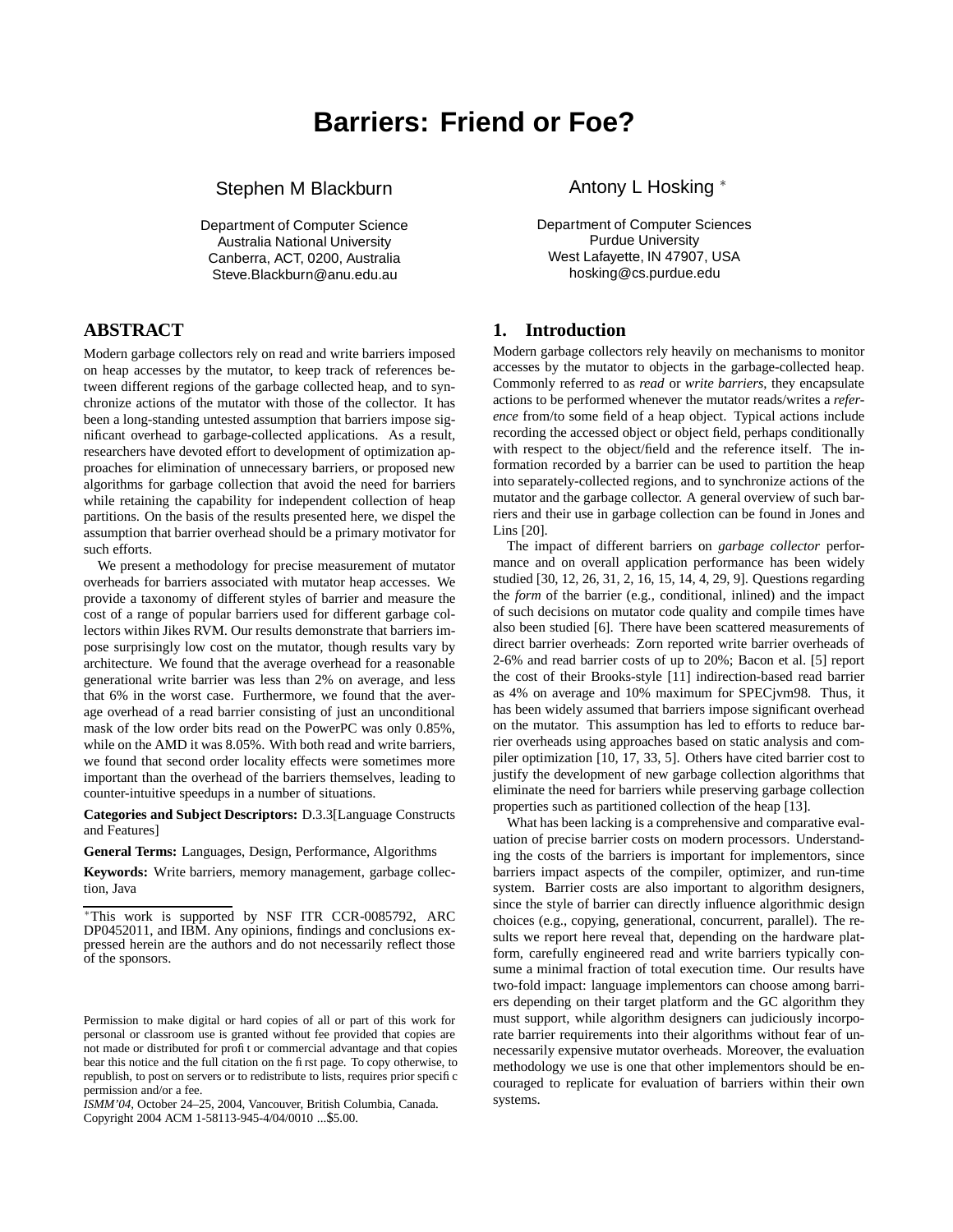# **1.1 Our contributions**

Our specific contributions include:

- An evaluation methodology allowing meaningful comparison of the precise overheads of different barrier implementations. We supplement the reachability information contained in remembered sets with exact reachability information, thus allowing us to *ignore* remembered sets while holding all other elements of program behavior constant. This allows us to include or exclude or include barriers without impacting the correctness of the collector.
- Implementation of this methodology for MMTk and Jikes RVM.
- Evaluation of a range of barriers for standard Java benchmarks on a number of platforms, revealing that certain barriers have overheads that are a minimal fraction of total execution time. We implement standard write barriers and a number of read barriers which are representative of broad classes of read barrier.

## **2. Related Work**

There are three broad areas of prior work related to the study we present here. The most direct precursors are studies of mutator barrier overheads. Zorn [34] gathered heap access profiles for several large Lisp programs, in the form of counts for the access events to which barriers need to be applied. Based on these counts, and by timing the cost of postulated barriers within a tight loop on the SPARC, MIPS, and MC68020 processors, Zorn was able to come up with an estimate of the total cost of the barriers per application and platform. By measuring total execution time for the benchmarks on each platform (without the overhead of profiling) he was able to calculate the barrier overhead as a fraction of total execution time. We note that this measure is not necessarily accurate, since it does not consider the in-place effects of the barriers. On modern processors, these are magnified by secondary compiler/hardware effects such as register pressure, branch prediction, cache locality, etc. We do measure these effects. Zorn's measured overheads range from 2-6% for inlined fast-path write barriers and < 20% for read barriers. Since Lisp is untyped, his barriers must also filter for non-pointer stores. Our results for Java reveal the impact of static disambiguation of non-pointer stores from pointer stores, showing that a reasonable generational barrier can have average mutator overhead under 2%. Interestingly, our worst case overhead is just under 6%, so the maximum bound is consistent with Zorn's. However, we are operating in a *fully compiled* setting (Jikes RVM), whereas Zorn's work was based on Franz Lisp which features interpretation. Moreover, our *average* overhead is 2%, while some benchmarks experience almost no overhead.

Bacon et al. [5] report the overhead of their Brooks-style [11] indirection-based read barrier as 4% on average and 10% maximum for SPECjvm98. Note that to achieve this result Bacon et al. apply a number of optimizations including those naturally performed by the Jikes RVM compiler (e.g., common subexpression elimination), as well as special-purpose optimizations like barriersinking, in which the barrier is moved to its point of use, which allows the null-check required by the read access to be combined with the null-check required by the barrier. Our results do not include any special-purpose optimizations other than those the Jikes RVM compiler already applies.

A broader area of related work includes studies of the primary effects of different barriers: that is, on the collector, or on overall performance itself [30, 12, 26, 31, 2, 16, 15, 14, 4, 29, 9]. Several of these consider use of hardware-supported barriers (e.g., using virtual memory protection primitives supported by the operating system), but find such approaches generally too expensive, both because of the coarse granularity of virtual memory pages and the high cost of fielding the protection traps using user-level signal handlers. Here, we focus solely on software barriers, which none of these prior studies have accurately measured as a fraction of mutator time. Other work looks at the impact of barriers on compile times and code quality [6].

Finally, we also mention that the specter of high barrier costs has driven diverse work on elimination of barriers through compiler optimization [10, 17, 33, 5] or synthesis of new collector algorithms that forgo reliance on barriers [13]. Our results question the motivation for such efforts (if their point is only to avoid barrier costs), since we show such costs to be surprisingly low.

## **3. Methodology**

Perhaps the reason why write barrier performance has been the subject of so much speculation rather than evaluation is the lack of a suitable methodology. The only prior attempt to measure barrier performance we are aware of [34] used a combination of simulation and measurement of barriers in tight loops. By contrast, our methodology allows *in vivo* measurement of the barrier. This is significant, because as we shall show, the interplay between barrier code, its surrounding context, and the compiler can be subtle and unexpected.

Note that we do not measure the impact of different barriers on the compiler (see Blackburn and McKinley [6]), nor do we measure the indirect impact a choice of barrier may have on collection time (some barriers trade barrier simplicity for extra work at collection time). Our focus is solely on the mutator performance of the barriers themselves. We now describe garbage collector and compiler configurations that allow us to measure this.

## **3.1 Ignoring Remembered Sets**

To achieve *in vivo* measurement, we want to be able to remove a barrier from its natural environment and then compare the mutator performance with and without the barrier in place. Our focus is on generational collectors, where write barriers are used to identify and remember pointers into the nursery so that the nursery collection can be performed in isolation. Pointer sources can be remembered with a variety of different mechanisms, with varying degrees of precision, including remembering *cards* (regions of memory that may contain pointers into the nursery), *objects* (objects that may contain pointers into the nursery), and *slots* (addresses that may contain a pointer into the nursery).

Our approach is simple. We augment nursery collection with a trace of the entire heap so that we can identify those objects in the nursery that are live (via reachability rather than via remembered sets). This allows us to dispense with the remembered data or not use a barrier at all, and still correctly collect the nursery.

We only *trace* for liveness at nursery collections, we do not actually *collect* the entire heap. We perform full heap collections according to the usual regime (e.g., when the heap is full), so the space utilization and movement of objects is as faithful as possible to the original generational collector. The only point of difference is that in the original generational collector mature space objects are conservatively assumed to be live, so excess retention occurs when a nursery object is pointed to by a dead (but uncollected) mature space object. There is no excess retention in our collector.<sup>1</sup>

<sup>&</sup>lt;sup>1</sup>Incidentally, our collector could therefore be used to quantify the extent of excess retention.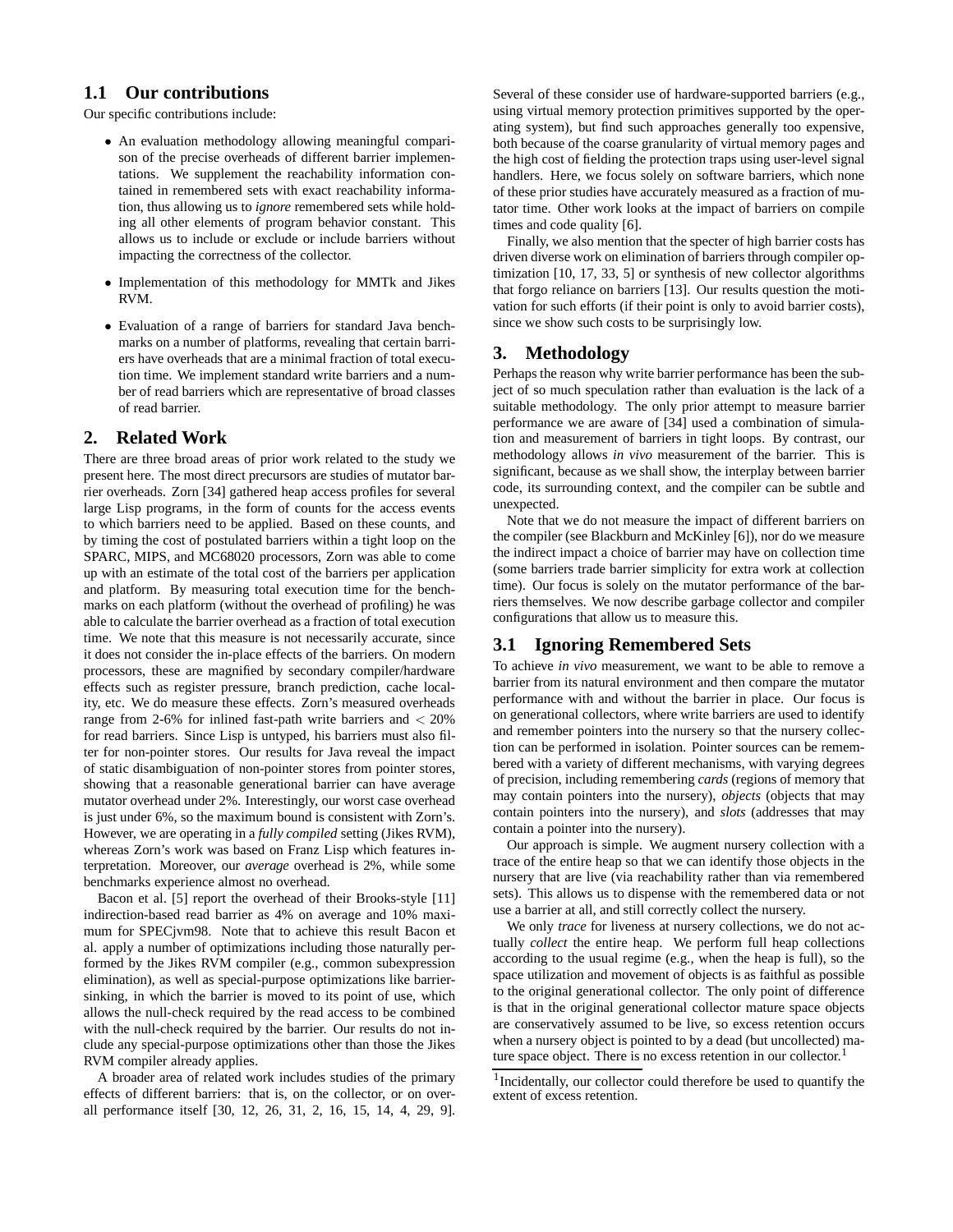Of course this collector has a substantial overhead at collection time, undermining the very purpose of a generational collector. However, our goal here is not to produce an efficient collector but to develop a methodology for measuring mutator performance, so this overhead of no consequence. A potential source of concern is the effect major collections might impart on the mutator through their impact on the memory hierarchy through purging of caches. However, consistent with previous results [8] we did not see any such effect.<sup>2</sup>

Because we are only concerned with *mutator* performance, we perform all of our experiments at a single large heap size (700MB). We use a bounded nursery of 4MB. The survival rates of our benchmarks are not sufficient to trigger a full heap collection under these circumstance. Since there is never pressure on the heap size, the nursery always remains at its upper bound of 4MB.

This mechanism is publicly available as part of MMTk, allowing the research community to easily apply our methodology to evaluate other barriers.

#### **3.2 Pseudo-Adaptive Compilation**

The compiler is a key factor in barrier performance, although measuring the impact of different compilers on barrier performance is beyond the scope of this work. Instead our goal is to measure the impact of barriers in a realistic setting within one high performance virtual machine. $3$  We use Jikes RVM and a deterministic variant of its adaptive optimizing compiler [1]. As with most modern virtual machines, the Jikes RVM compiler focuses its effort, applying the heaviest optimizations to the most frequently executed code [3]. While it is possible to fully optimize all code in Jikes RVM, we focus on an adaptive compilation mix on the grounds that it is more realistic. We measured both and found that while full optimization lead to measurable overall improvements in code performance, the relative impact of the various barriers was not significantly different to that in the adaptive compilation setting.

Unfortunately Jikes RVM's adaptive compilation uses timer-based sampling to identify hot methods and therefore is non-deterministic. We circumvent this with the *pseudo adaptive* driver for the Jikes RVM compiler, which applies the optimizing compiler to code according to an advice file generated ahead of time. $4$  The pseudo adaptive compiler thus mimics the adaptive compiler in a deterministic manner. We generate advice by running each benchmark five times while logging compiler decisions. We then use the log from the fastest of the five runs as advice during timing runs of the benchmarks.

Because we are only interested in the impact of the barriers on the mutator performance, not their impact on the compiler, we want to exclude compilation costs from our measurements. We therefore perform two iterations of each benchmark, only measuring the second iteration (both timers and performance counters are only started at the beginning of the second iteration).

#### **4. Barrier Implementations**

We have implemented a range of popular write barriers that vary in what information they record, and in what in-line filtering they apply to each store to decide whether it generates new information of interest to the collector. We also consider representative (if not comprehensive) read barrier variants: one that unconditionally

masks out low-order tag bits from references as they are accessed, and the other that conditionally tests whether any tag bit is set. All of the write barriers except for the card marking approach, record their pertinent information into a sequential store buffer (SSB) [2]. The SSB is updated out-of-line in a sub-routine when a given store passes its in-line filter. We use the term *fast-path* to refer to the the in-line portion of the barrier, including the filter but excluding the code to dispatch the call. The term *slow-path* refers to both the in-line dispatch code, and the called method. The fast-path represents the primary mutator overhead of any barrier. The frequency of slow-path execution directly impacts secondary overhead.

MMTk has recently implemented an optimized array copy barrier that significantly improves performance in benchmarks such as 202 jess which perform a substantial number of array copies. All of our write barriers exploit that optimization.

We now detail the various barriers and their relative advantages and disadvantages. Figure 1 shows the code skeleton for the MMTk write barrier, while Figure 4 shows the code skeleton for the read barrier. Note that this code is the barrier fast-path, generated in-line by the Jikes RVM optimizing compiler (which the Jikes RVM idiom VM PragmaInline enforces). The parameters to the write barrier include the source object being modified (src), the location within that object to which the store occurs (slot), the target reference being stored (tgt), and an integer parameter mode indicating what kind of store is being performed. Note also that the write barrier is what we call a *substituting* barrier: the barrier itself is responsible for effecting the store to the appropriate location. The read barrier is also a substituting barrier with a similar interface.

#### **4.1 Write Barriers**

The various write barrier implementations evaluated here are given in Figure 2, showing the Java code that implements each particular barrier (i.e., to be inserted at line 3 in the skeleton), along with the assembly code generated by the optimizing compiler for the PowerPC and Intel x86 platforms.

**Boundary.** The **boundary** barrier is the current default barrier for MMTk generational collectors. It tests whether the source and target lie on different sides of a static boundary address, and records the source location (or object *slot*) to which the target reference is stored. Such a barrier is useful for copying generational collectors to record references from older objects to younger objects, using a bounded nursery at a fixed virtual memory location. Recording the slot holding the reference is most precise for GC, since only pointers of definite interest need to be processed at GC time.

**Object.** The **object** barrier was used in the original Jikes RVM collectors prior to adoption of MMTk. When a target reference is stored into any field of a source object, the source object's reference is recorded in the SSB. To avoid multiple entries of the same source object, the object barrier filters duplicates by setting a flag in the object's header when it is first entered in the SSB, and checking this flag in the fast-path. The object barrier has the advantage of concisely recording pointer updates to multiple fields of hot objects, at the expense of interpreting object pointer maps at GC time to find the pointers of interest to GC.

**Hybrid.** The **hybrid** barrier uses the **boundary** barrier for arrays and the **object** barrier otherwise; the distinction is made statically at each store site based on the type of the source object. This avoids **object** barrier GC overhead incurred to scan large arrays looking for interesting pointers. The Java code fragment for the hybrid barrier is given in Figure 3. The choice of barrier is statically chosen at compile time by passing a literal constant as the mode parameter and relying on constant folding to eliminate the unreached branch

<sup>&</sup>lt;sup>2</sup>We determined this by comparing mutator performance with and without full heap traces at nursery collection time.

<sup>&</sup>lt;sup>3</sup> Jikes RVM has, at various times, been shown to be competitive with the IBM product JVM for the x86 architecture.

<sup>&</sup>lt;sup>4</sup>Xianglong Huang and Narendran Sachindran jointly implemented the pseudo adaptive compilation mechanism.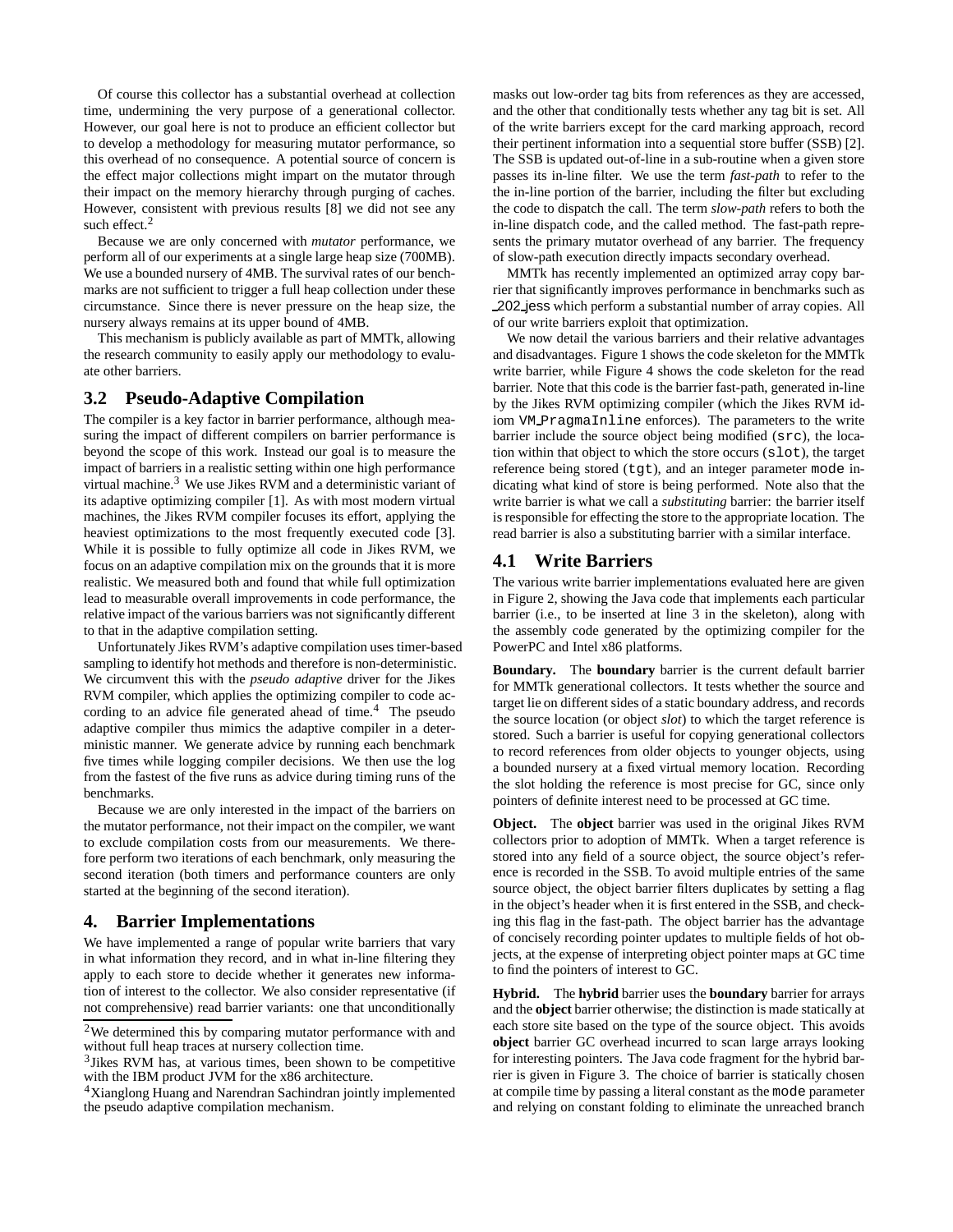#### 1 **public final void** writeBarrier(**VM\_Address** src, **VM\_Address** slot,

2 **VM\_Address** tgt, **int** mode) **throws** VM\_PragmaInline {

- / insert write barrier code here
- 4 VM\_Magic.setMemoryAddress(slot, tgt); 5 }

Figure 1: Write barrier skeleton code

| Java                                       | <b>PowerPC</b>          |                                        | <b>x86</b>              |                 |                    |
|--------------------------------------------|-------------------------|----------------------------------------|-------------------------|-----------------|--------------------|
| boundary                                   |                         |                                        |                         |                 |                    |
|                                            |                         |                                        |                         |                 |                    |
| if (slot.LT(NURSERY_START)<br>3            | $\mathbf{1}$            | liu R3,0x6e10                          | $\overline{1}$          | $_{\text{cmp}}$ | edi 0xa0200000     |
| && tgt.GE(NURSERY START))<br>$\Delta$      | cmp1W<br>$\mathfrak{D}$ | cr1, R30, R3                           | 2                       | jlge            | $\mathbf 0$        |
| remSlots.insert(slot);<br>$\sim$           | bge<br>3                | 1 54                                   | 3                       | $_{\text{cmp}}$ | ebx 0xa0200000     |
|                                            | $\overline{4}$          | liu R3,0x6e10                          | $\overline{4}$          | $1$ ge $0$      |                    |
|                                            | 5<br>6                  | $cmp1W$ $cr1, R31, R3$<br>$b$ ge $17c$ |                         |                 |                    |
|                                            |                         |                                        |                         |                 |                    |
| object                                     |                         |                                        |                         |                 |                    |
| $if$ (qetHeader(src)<br>3                  | $\mathbf{1}$            | <b>lwz</b> $R4, -8(R5)$                | $\mathbf{1}$            | mov             | ecx -8[edx]        |
| .and(LOGGING MASK)<br>$\overline{4}$       | 2                       | $rlimm$ $R4, R4, 0x0, 0x1d, 0x1d$      | 2                       | and             | ecx 4              |
| .EO (UNLOGGED))<br>$\overline{5}$          | 3                       | $cmpiW$ $cr1, R4, 0x4$                 | 3                       | cmp             | ecx 4              |
| rememberObject(src);<br>6                  | $\overline{4}$          | begin 178                              | $\overline{4}$          | $j$ eq $0$      |                    |
| zone                                       |                         |                                        |                         |                 |                    |
| if (slot.xor(tgt))<br>3                    | xor<br>$\mathbf{1}$     | R3, R30, R31                           | 1                       | mov             | edi eax            |
| .GE(ZONE SIZE))<br>$\overline{4}$          | $\mathfrak{D}$          | $liu$ R5, 0x40                         | 2                       | mov             | eax edi            |
| remSlots.insert(slot);<br>$\overline{5}$   | cmp1W<br>$\mathcal{R}$  | cr1, R3, R5                            | $\overline{\mathbf{3}}$ | xor             | eax ebx            |
|                                            | $\overline{4}$          | <b>bge</b> 1 74                        | $\overline{4}$          | cmp             | eax 0x400000       |
|                                            |                         |                                        | $\overline{5}$          | ilge            | $\overline{0}$     |
| card                                       |                         |                                        |                         |                 |                    |
| $int card = src.rshl(LOG_CARD_SIZE);$<br>3 | $\mathbf{1}$            | <b>lwz</b> $R5, 0x1664(JT)$            | $\mathbf{1}$            | mov             | ebx [0x290279a]    |
| VM_Magic.setByteAtOffset<br>$\overline{4}$ | $\overline{2}$          | $rlimm$ R6, R3, 0x16, 0xa, 0x1f        | $\overline{2}$          | shr             | $eax$ 10           |
| (cardTable, card, (byte) 1);<br>$\sim$     | $\overline{\mathbf{3}}$ | 1i1 R7,0x1                             | $\mathbf{3}$            | mov             | $[0+ebx+eax<<0]$ 1 |
|                                            | $\overline{4}$          | $stbx$ $R7, R5, R6$                    |                         |                 |                    |
|                                            |                         |                                        |                         |                 |                    |

Figure 2: Write barrier code

 **if** (mode == AASTORE\_WRITE\_BARRIER) { **if** (slot.LT(NURSERY\_START) && tgt.GE(NURSERY\_START)) remSlots.insert(slot); 6 } **else** { **if** (getHeader(src).and(LOGGING\_MASK).EQ(UNLOGGED)) rememberObject(src); 9 } Figure 3: Hybrid write barrier code

of the conditional. The fast-path result is compiled code that looks exactly like that of the **object** or **boundary** barrier.

**Zone.** The **zone** barrier assumes the heap is divided into fixedsize  $2^k$ -byte logical *zones*, aligned on  $2^k$ -byte address boundaries, and captures pointers that cross from one region to another by recording the source slot into which such target references are stored. Such a barrier is useful for collectors that partition the heap into more than two regions. Examples of such collectors include MOS [18, 25], generalized age-based collectors [29], and Beltway [9], among others. The zone barrier has the same precision as the boundary barrier, remembering precisely which locations hold interesting pointers. We use a zone size of 4MB, matching the nursery size, and thus avoiding the slow path for any intra-nursery pointers.

**Card.** The **card** barrier has long been promoted for the fact that it is entirely in-line and unconditional. Like the zone barrier, the card barrier assumes a heap divided into fixed-size  $2<sup>k</sup>$ -byte logical *cards* [26, 32], where typically  $7 \le k \le 10$ . Each card maps to an entry in an array or *card table* that records whether the card has been *dirtied* by stores of target references into any of the source locations in the card. The index in the card table for a given location is obtained by a simple shift operation. At GC time the dirty cards must be scanned to discover pointers of interest. The precision of the card barrier varies with the size of the cards: smaller cards give more precision at the cost of maintaining and processing the correspondingly larger card table [16].

#### **4.2 Read Barriers**

Figure 5 shows the code for the read barriers.

**Read unconditional.** The unconditional read barrier simply masks out low-order address bits of references as they are loaded from a source object field. Such a barrier is useful in situations that need to tag object references transparently to the mutator, such as memory managers that rely on marking unique references [24].

**Read conditional.** The conditional read barrier includes a test whether the tag bits are set. Such a barrier is needed any time a mutator must perform some action conditionally on reading a target reference from a source object field. Note that this is an 'eager' read barrier, using the terminology of Bacon et al. [5]. While Bacon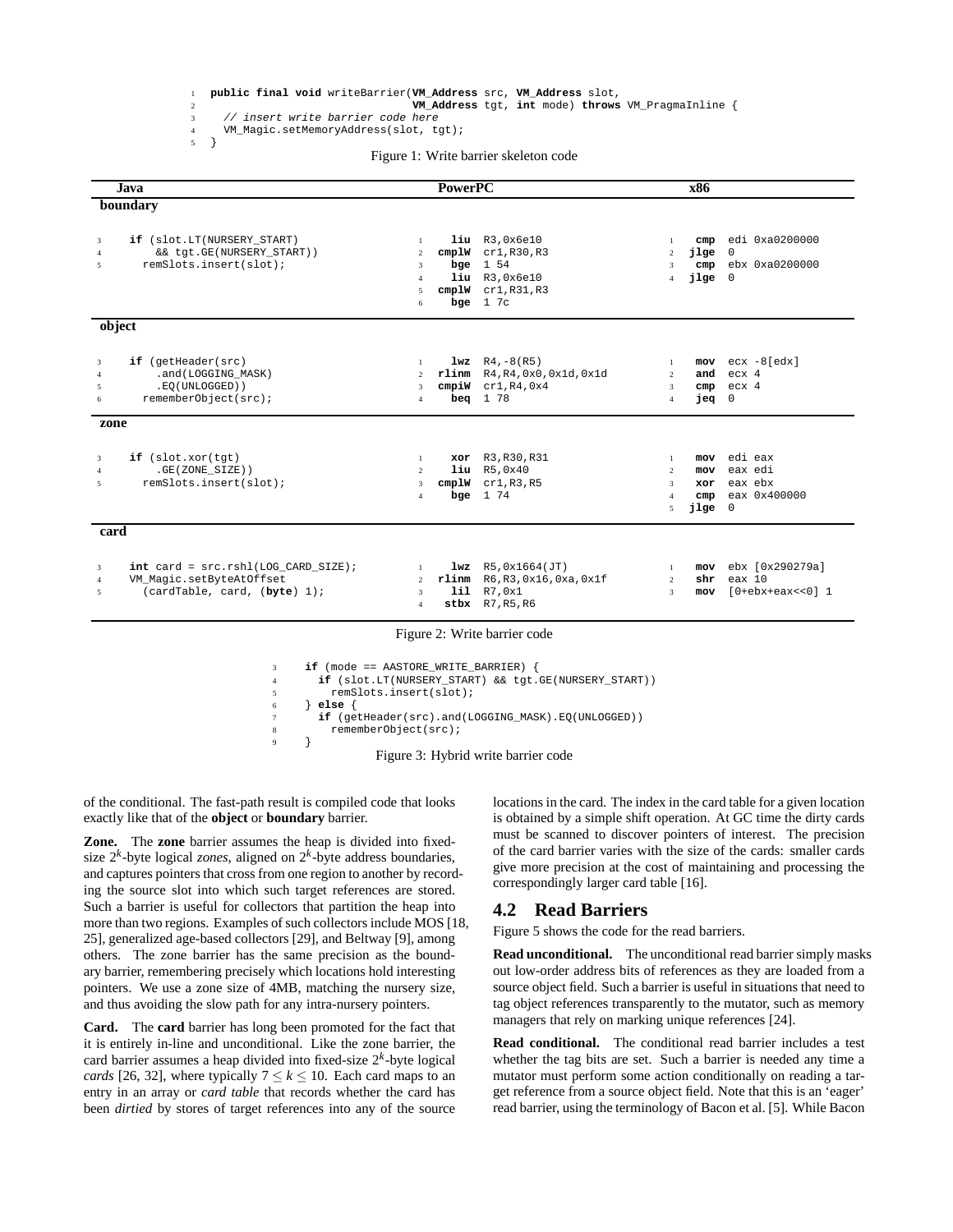**public final VM\_Address** readBarrier(**VM\_Address** obj, **VM\_Address** slot, **int** mode) **throws** VM\_PragmaInline { **VM\_Address** value = VM\_Magic.getMemoryAddress(slot); **return** value; // replace with barrier code 5 }

Figure 4: Read barrier skeleton code

| Java                                                     |                | <b>PowerPC</b> |                                 | <b>x86</b>     |     |                |
|----------------------------------------------------------|----------------|----------------|---------------------------------|----------------|-----|----------------|
| unconditional                                            |                |                |                                 |                |     |                |
| <b>return</b> value.and( $\degree$ 3);<br>$\overline{4}$ |                |                | $rlim$ $R3, R3, 0x0, 0x0, 0x1d$ |                |     | and $eax -4$   |
| conditional                                              |                |                |                                 |                |     |                |
| $if (value_and(1).NE(1))$<br>$\overline{4}$              |                | rlinm          | R4, R3, 0x0, 0x1f, 0x1f         |                |     | mov edx eax    |
| return value;<br>5                                       | $\mathfrak{D}$ | cmpiW          | cr1, R4, 0x1                    | 2              |     | and edx 1      |
| else<br>6                                                | $\mathbf{3}$   | bne            | 13c                             | 3              | cmp | edx 1          |
| return 0;<br>7                                           |                |                |                                 | $\overline{4}$ |     | mov edx 0      |
|                                                          |                |                |                                 | 5              |     | cmovne edx eax |
|                                                          |                |                |                                 | 6              | mov | eax edx        |

Figure 5: Read barrier code

et al. used a Brooks-style unconditional read barrier, our goal is to expose the cost of any conditional associated with the read barrier, and so implement a more general barrier here.

## **4.3 Discussion**

There are aspects of our barrier implementations that could be improved, depending on hardware platform. Given sufficient registers, the card barrier could devote a register to hold the base address of the card table, so avoiding the need to load it from a global variable. Moreover, on certain RISC platforms the literal constant 0 is available in a 'zero' register hard-wired the value 0. If clean cards are represented by setting their card table entry then dirtying a card can be achieved by clearing it: a store of 0 to the entry. This eliminates the need to load the immediate value 1. Together, these changes can eliminate 2 instructions from the sequence. Unfortunately, on the PowerPC the 'zero' register is only available to arithmetic instructions, not to stores, so without a devoted card table base register our instruction sequence is optimal.

We also plan to compare other specialized barriers to the more general ones we consider here. In particular, there is a directional alternative to the zone barrier that records references that point from one zone to another zone at a higher (or lower) address in the heap [29]. Other barriers of interest include the various flavors used by reference counting collectors [7].

#### **5. Experimental Methodology**

We now describe the experimental context in MMTk and Jikes RVM, the machines we use, the benchmarks measured, and the significance and accuracy of our measurements.

#### **5.1 MMTk and Jikes RVM**

We use MMTk in Jikes RVM version 2.3.2+CVS [1], with patches to support performance counters, *pseudo-adaptive* compilation, our *ignore remsets* GC configuration, and *read barriers*. <sup>5</sup> MMTk is a flexible high performance memory management toolkit used by Jikes RVM [8]. Jikes RVM is a high-performance VM written in Java with an aggressive optimizing compiler. We use configurations that precompile as much as possible, including key libraries and the optimizing compiler and turn off assertion checking (the *Fast* build-time configuration).

#### **5.2 Experimental Platform**

We perform our experiments on three architectures: Athlon, Pentium 4, and Power PC.

We use a 1.9GHz AMD Athlon XP 2600+. It has a 64 byte L1 and L2 cache line size. The data and instruction L1 caches are 64KB 2-way set associative. It has a unified, *exclusive* 512KB 16 way set associative L2 cache. The Athlon has 1GB of dual channel 333MHz DDR RAM configured as  $2 \times 512MB$  DIMMs with an nForce2 K7N2G motherboard and 333MHz front side bus.

The 2.6GHz Pentium 4 has hyperthreading disabled. It has a 64 byte L1 and L2 cache line size, an 8KB 4-way set associative L1 data cache, a 12K*µ*ops L1 instruction trace cache, and a 512KB unified 8-way set associative L2 on-chip cache. The machine has 1GB of dual channel 400MHz DDR RAM configured as  $2 \times 512MB$ DIMMs with an Intel i865 motherboard and 800MHz front side bus.

We also use a Apple Power Mac G5 with a 1.6HGz IBM PowerPC 970. It has a 128 byte L1 and L2 cache line size, a 64KB direct mapped L1 instruction cache and a 32KB 2-way set associative L1 data cache, and a 512KB unified 8-way set associative L2 on-chip cache. The machine has 768MB of 333MHz DDR RAM with an Apple motherboard and 800MHz front side bus.

All three platforms run the same configuration of Debian Linux with a 2.6.0 kernel. We run all experiments in a standalone mode with all non essential daemons and services (including the network interface) shut down. We instrument MMTk and Jikes RVM to use the AMD and Intel performance counters to measure cycles, retired instructions, L1 cache misses, L2 cache misses, and TLB misses of both the mutator and collector, separately. Because of hardware limitations, each performance counter requires a separate execution. We use version 2.6.5 of the *perfctr* Intel/x86 hardware performance counters for Linux with the associated kernel patch and libraries [23]. At the time of writing, perfctr was unavailable for the PowerPC 970.

#### **5.3 Benchmarks**

Table 1 shows key characteristics of each of our benchmarks. We use the eight SPECjvm98 benchmarks, and pseudojbb, a variant of SPECjbb2000 [27, 28] that executes a fixed number of transactions

<sup>5</sup>The *ignore remsets* functionality is now integrated into MMTk. All of our other patches are publicly available from the authors' web pages.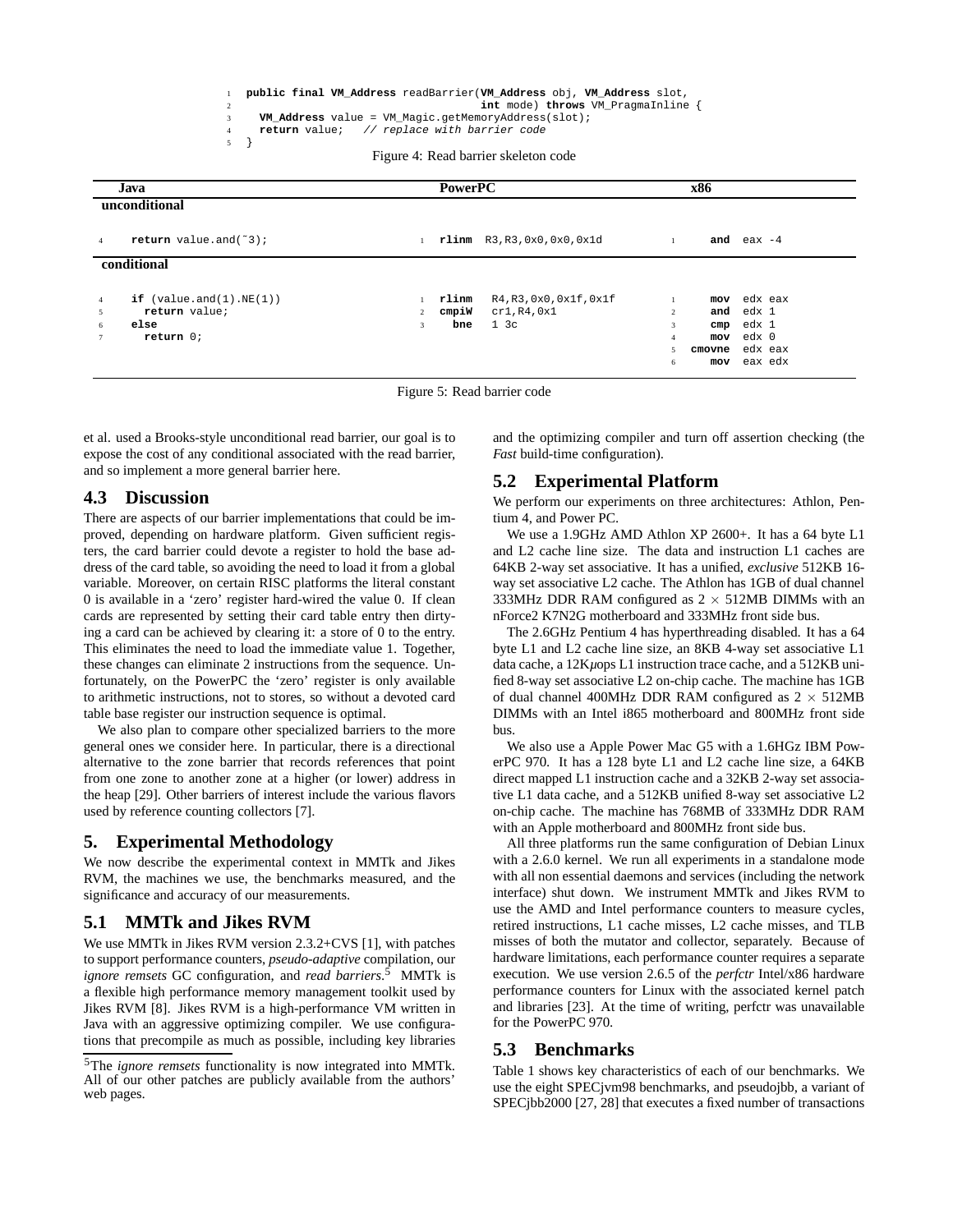to perform comparisons under a fixed garbage collection load. The *alloc* column in Table 1 indicates the total number of megabytes allocated. The *min* column shows the minimum heap size in which the benchmark can run to completion with a generational copying mark-sweep hybrid (GenMS). The *alloc:min* column quantifies the garbage collection load with the ratio of total allocation to the minimum heap size in which GenMS executes. The *total* column indicates the dynamic count of write barrier invocations (fast path). The *rem set* column indicates the frequency with which the write barrier lead to a remembered set entry for the boundary barrier.

# **5.4 Significance and Accuracy**

To assess their significance of our results we: 1) measured the variation in timing data, and 2) compared instruction counts on the P4 and AMD. Since only one performance metric could be gathered at a time, it was necessary to run each experiment four times on the AMD and P4 (recall that each 'experiment' takes the fastest of five invocations of the second iteration of the benchmark). We then compared the variation across each set of four results, measured as the standard deviation divided by the mean for that set. We found that the variation ranged from 0.04% to 0.8%, with a geometric mean across all benchmarks of 0.1%. When we compared instruction counts between P4 and AMD, we found that they were almost identical, despite wide variation in running time and miss rates. This gives us a high degree of confidence in the measurements.

## **6. Results**

In this section we examine the mutator performance of the read and write barriers. It is important to remember that our methodology measures mutator overhead only. The choice of barrier can have a significant impact on garbage collection overheads, but we do not measure that here. Furthermore, the contribution of mutator-time overheads reported here to total time will be diluted by garbage collection.

## **6.1 Write Barrier Performance**

Figure 6 shows the performance overhead of each of the write barriers on the three platforms. The overhead is generally quite low, on average 2% or less for most of the barriers. Surprisingly, in some cases the addition of barriers *improved* performance. Hardware performance counters reveal that these improvements are due to improved locality. (As we would hope, the performance counters also show that the addition of the barrier does *not* reduce the instruction count!). At this stage we can only speculate on why the addition of the barrier would improve locality.

We now examine the results for each barrier in more detail.

**Boundary.** The boundary barrier costs on average 2.15%, 1.31%, and 2.49% for the AMD, P4 and PPC architectures respectively. This barrier shows the biggest variation in results, with a best case *improvement* of 2.58% on 201 compress on the P4 and a worst case degradation of 10.30% on the PPC. The actual increase in retired instructions is 2.33% on average, with increases of 4.68% and 4.43% on 202 jess and 213 javac, and an increase of only 0.0007% on 201 compress. The miss rates explain the performance win on 201 compress, decreasing consistently with the running time. Somehow the boundary barrier leads to improved locality on that benchmark, with very little increase in retired instructions (Table 1 shows that 201 compress executes very few write barriers). Improvements in 222 mpegaudio (AMD) and 209 db (P4) are also due to lower miss rates. Without access to performance counters, we can only speculate on the reasons behind the substantial slowdown on 202 jess (10.30%) and speedups on 205 raytrace (0.23%) and 209 db (0.82%) on the PPC.



Figure 6: Write barrier running time overheads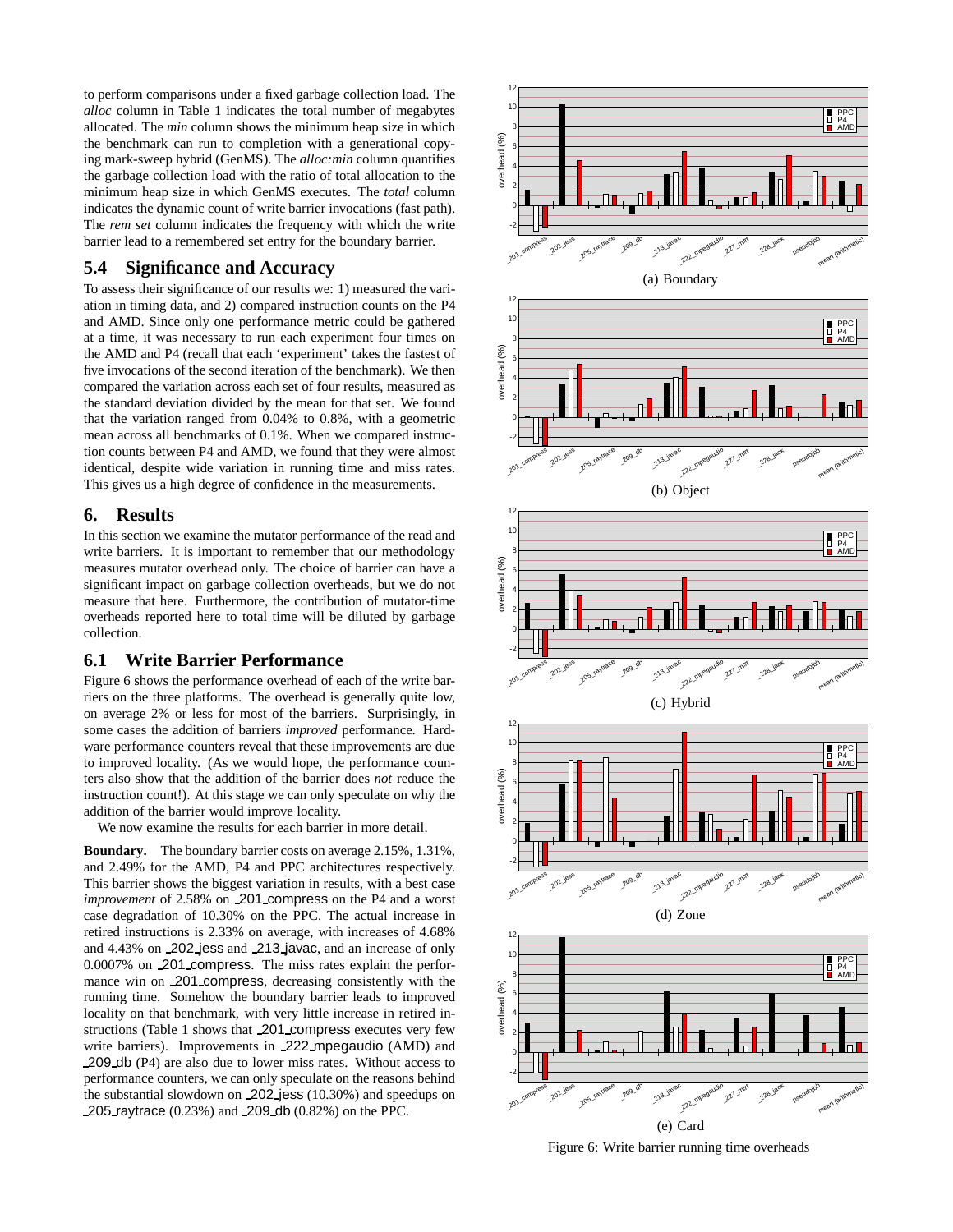|                     |       | Allocation                 | Write barrier |       |          |
|---------------------|-------|----------------------------|---------------|-------|----------|
| benchmark           | alloc | $\overline{\text{MS}}$ min | alloc:MS      | total | rem set  |
| $202$ jess          | 403MB | 16MB                       | 25:1          | 28.63 | 0.16%    |
| 213 javac           | 593MB | 26MB                       | 23:1          | 20.78 | 2.41%    |
| $228$ jack          | 307MB | 14MB                       | 22:1          | 10.44 | 7.23%    |
| 205 raytrace        | 215MB | 18MB                       | 12:1          | 7.35  | 0.98%    |
| $227$ _mtrt         | 224MB | 21MB                       | 11:1          | 8.49  | 1.00%    |
| 201 compress        | 138MB | 17MB                       | 8:1           | 1.53  | 0.71%    |
| pseudojbb           | 339MB | 46MB                       | 7:1           | 23.31 | 3.66%    |
| $209$ <sub>db</sub> | 119MB | 20MB                       | 6:1           | 35.03 | 0.52%    |
| 222 mpegaudio       | 51MB  | 12MB                       | 4:1           | 9.79  | 0.23%    |
| mean                | 265MB | 21MB                       | 13:1          | 16.15 | 1.74%    |
| geometric mean      | 216MB | 20MB                       | 11:1          | 11.89 | $0.98\%$ |

Table 1: Benchmark Allocation Characteristics and Write Barrier Events (in millions)



Figure 7: Read barrier running time overheads

**Object.** The object barrier costs on average 1.76%, 1.23%, and 1.56% for the AMD, P4 and PPC architectures respectively. These numbers are all slightly better than those for the boundary barrier. The worst case is substantially better (5.45% on 202 jess for the AMD), and minor improvements are seen on 201 compress (2.85 % AMD, 2.65% P4), 205 raytrace (0.09% AMD, 1.06% PPC), and 209 db (0.28% PPC). Although this barrier shows lower mutator overheads than the boundary barrier, it is less precise, and must therefore perform more work at collection time. In the case of large, sparsely updated objects (e.g., arrays), this overhead could be substantial.

**Hybrid.** The hybrid barrier uses an object barrier for scalar objects (which are typically small and dense), and the boundary barrier for arrays (which may be large and sparse). The average mutator costs for this barrier are roughly between those for the two barriers from which it is composed: 1.82%, 1.33%, and 1.97% for AMD, P4 and PPC architectures respectively. The worst case is relatively low (5.57% on 202 jess for PPC), and similar minor improvements are seen on 201 compress, 222 mpegaudio, and 209 db. This barrier is designed to balance the trade-off between mutator and collection costs in the boundary and object barriers.

**Zone.** The zone barrier is the first where we see a marked architectural dependency. The average costs are 5.10%, 4.81%, and 1.77% for the AMD, P4 and PPC respectively. The x86 architectures thus find this barrier significantly more expensive than the other barriers, while on the PPC this barrier is among the cheapest. The dynamic instruction count on the x86 architectures is increased by 4.65%. Unfortunately we don't know how the PPC instruction count is impacted. However, Figure 2 shows that statically, the PPC uses about the same number of instructions for the zone and object boundaries and sees similar run-time performance. By contrast, the x86 needs a quite long instruction sequence for the zone barrier. We are unsure to what extent this is an artifact of the x86 backend of the Jikes RVM optimizing compiler, however we note that the zone barrier uses an arithmetic instruction (**xor**), which must use the eax register, further increasing pressure on the few available x86 registers.

**Card.** The card barrier also shows a strong architectural difference, this time the PPC is substantially slower. The average costs are 1.01%, 0.80%, and 4.59% for the AMD, P4 and PPC respectively. The x86 results are somewhat consistent with conventional wisdom, however, it is debatable as to whether they are sufficiently lower than the other barriers to warrant the extra GC time effort of scanning the cards, and the space overhead of the card tables. Also, we do not include here the allocation time work that must be performed to ensure that the card offset table is kept consistent. In short, it is not an unambiguously better choice. We are unsure why the PPC results are so slow, however we are investigating the possibility that the PPC does not perform stores of bytes very efficiently.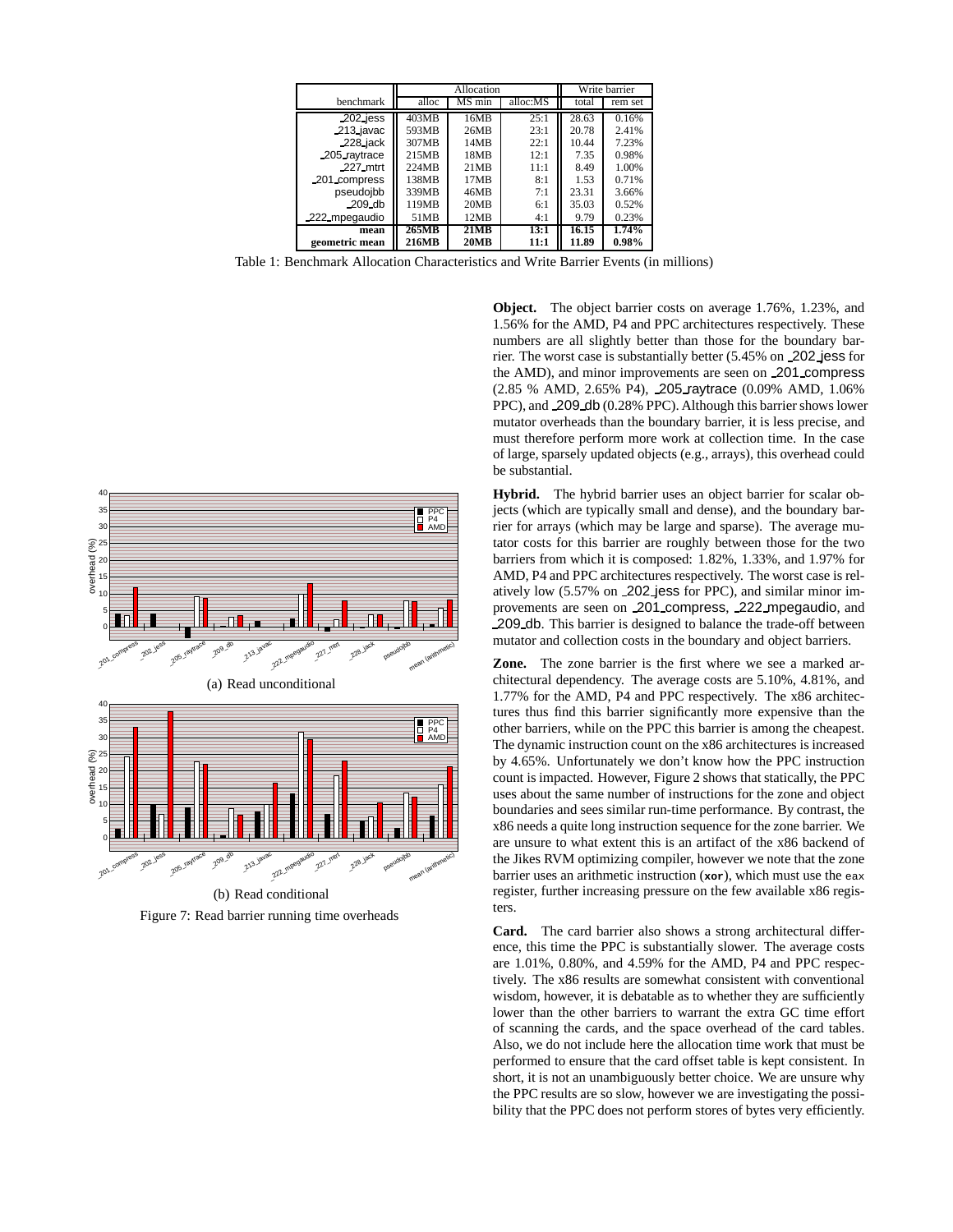It may be necessary to use a word store on the PPC, trading off time for space a little further.

These results indicate a number of conclusions. First, barrier costs have often been overstated. We show that a reasonable generational barrier (the hybrid) has an average mutator overhead under 2%, with a worst case of less than 6%. Sometimes the barrier overhead is less important than noise due to second order effects on locality. This is encouraging for those designing GC algorithms, and should give pause to those who dismiss write barriers as unreasonably expensive. Second, barrier costs are very architecturally dependent. We have seen that both the ISA (PPC v x86) and the implementation (AMD v P4) can have a significant impact on barrier performance. Implementers should consider this carefully when choosing their collector and associated barriers. Third, the often stated view that card marking is the cheapest form of barrier is questionable. Our card marking implementation is appreciably slower on the PPC, and the performance difference on x86 may be overwhelmed by the secondary costs associated with card marking, such as maintaining the card offset table and scanning the cards at GC time.

## **6.2 Read Barrier Performance**

Figure 7 shows the performance overhead of each of the read barriers on the three platforms. The overhead varies substantially and is extremely architecturally sensitive. On the PPC the unconditional barrier actually showed performance improvements on some benchmarks, which we ascribe to locality affects, though without hardware performance counters, we cannot be sure. Unfortunately our read barriers are not as robust as the write barriers, and in a number of cases we were unable to produce results.

We now examine the results for each barrier in more detail.

**Unconditional.** The average costs for the unconditional barrier are 8.05%, 5.04%, and 0.85% for the AMD, P4 and PPC respectively. The results tend to be somewhat more consistent than the write barrier results with the worst case of 13.03% on the AMD (less than  $2 \times$  the average on the AMD). Most strikingly, the barrier is extremely cheap on the PPC, about half the price of the cheapest write barrier on that architecture, and nearly an order of magnitude cheaper than on the AMD. There are a number of speedups on the PPC, which we guess are due to locality effects (in the absence of hardware performance counters this is hard to show).

**Conditional.** Unsurprisingly, the conditional barrier is substantially more expensive than the unconditional barrier, with average overheads of 21.24%, 15.91%, and 6.49% for the AMD, P4 and PPC respectively. Once again, we see a striking architectural dependency, with the PPC much better able to absorb the overhead. Interestingly, the read-intensive 209 db benchmark is barely slowed down by this barrier on the PPC (0.67%). It is possible that branch prediction is playing a significant role in these results, as the conditional we have used will always evaluate to true (although this is not something the compiler can determine statically).

We draw two strong conclusions from these results. First, read barrier costs are very architecturally dependent. If read barriers are known to be cheap, then this opens a number of algorithmic possibilities that may otherwise have been ruled out as too expensive. This invites consideration by architects. It also suggests that great care should be taken in a) interpreting published results which are architecture-specific, and b) in collector design for portable runtimes. Second, the nature of the read barrier substantially impacts on its overhead. An unconditional read barrier can be extremely

cheap and should be considered as a viable approach in cases where it might be useful. A conditional barrier will be moderately expensive, although the predictability of the branch may greatly influence just how expensive it is.

## **7. Conclusions**

Read and write barriers are algorithmically powerful mechanisms with significant application to garbage collection and other applications. In this paper we evaluate the untested assumption that barriers impose a significant overhead. We present a methodology for measuring barrier costs *in vivo*, and evaluate a range of common write barriers and two read barriers on three platforms, using 9 standard Java benchmarks.

We show that the overhead of a reasonable write barrier for a generational collector is low on average (less than 2%), and less than 6% in the worst case. We also show that this is architecturally sensitive. We also show that read barriers can be very low cost (0.85% on average on the PPC), and that this is extremely sensitive to the style of barrier and the underlying architecture.

Our methodology is publicly available as part of MMTk. We hope that this will encourage systematic empirical study of barrier performance within the community, rather than allowing key algorithmic decisions to be determined by untested assumptions about the cost of the underlying mechanisms. We also hope that this will invite further creativity and more aggressive exploitation of the algorithmic power of barriers by the memory management community. This work should encourage implementors to carefully consider the choice of barrier in light of the workload, their compiler, and the underlying architecture. Finally the enormous architectural sensitivity to this key mechanism for garbage collected languages might invite some interest from the architecture research community.

## **8. Acknowledgments**

We are grateful to Kathryn S McKinley for her encouragement and numerous helpful suggestions which improved this paper.

## **9. REFERENCES**

- [1] ALPERN, B., ATTANASIO, C. R., BARTON, J. J., COCCHI, A., HUMMEL, S. F., LIEBER, D., NGO, T., MERGEN, M., SHEPHERD, J. C., AND SMITH, S. Implementing Jalapeño in Java. In OOPSLA'99 [22], pp. 314–324.
- [2] APPEL, A. W. Simple generational garbage collection and fast allocation. *Software—Practice and Experience 19*, 2 (Feb. 1989), 171–183.
- [3] ARNOLD, M., FINK, S. J., GROVE, D., HIND, M., AND SWEENEY, P. F. Adaptive optimization in the Jalapeño JVM. In *Proceedings of the ACM Conference on Object-Oriented Programming Systems, Languages, and Applications* (Minneapolis, Minnesota, Oct.). *ACM SIGPLAN Notices 35*, 10 (Oct. 2000), pp. 47–65.
- [4] AZAGURY, A., KOLODNER, E. K., PETRANK, E., AND YEHUDAI, Z. Combining card marking with remembered sets: How to save scanning time. In ISMM'98 [19], pp. 10–19.
- [5] BACON, D. F., CHENG, P., AND RAJAN, V. T. A real-time garbage collector with low overhead and consistent utilization. In *Conference Record of the ACM Symposium on Principles of Programming Languages* (New Orleans, Lousiana, Jan.). *ACM SIGPLAN Notices 38*, 1 (Jan. 2003), pp. 285–298.
- [6] BLACKBURN, S., AND MCKINLEY, K. S. In or out?: Putting write barriers in their place. In *Proceedings of the ACM International Symposium on Memory Management* (Berlin, Germany, Jun., 2002). *ACM SIGPLAN Notices 38*, 2 (Feb. 2003), pp. 281–290.
- [7] BLACKBURN, S., AND MCKINLEY, K. S. Ulterior reference counting: fast garbage collection without a long wait. In OOPSLA'03 [21], pp. 344–358.